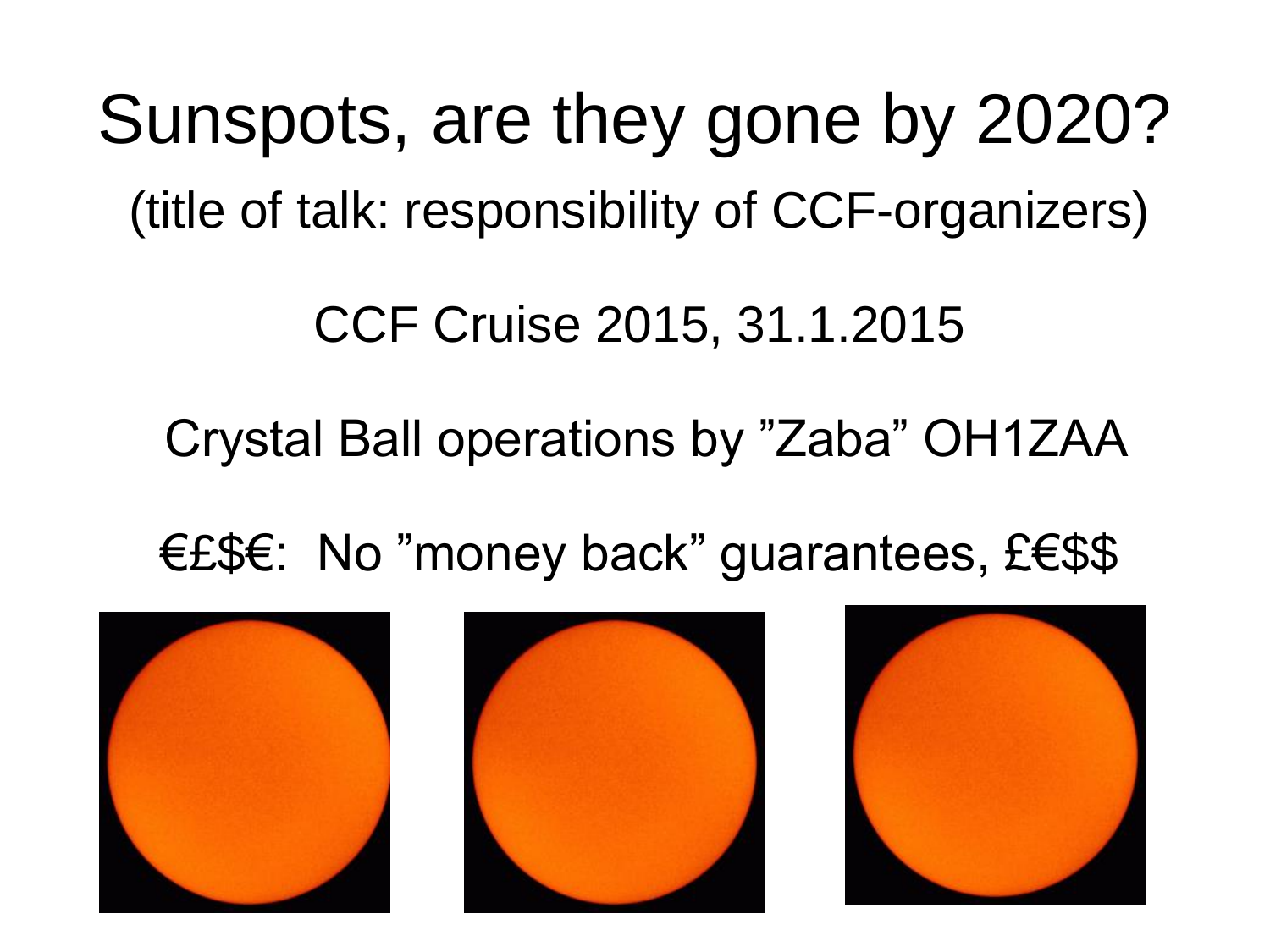#### 400 Years of Sunspot Observations

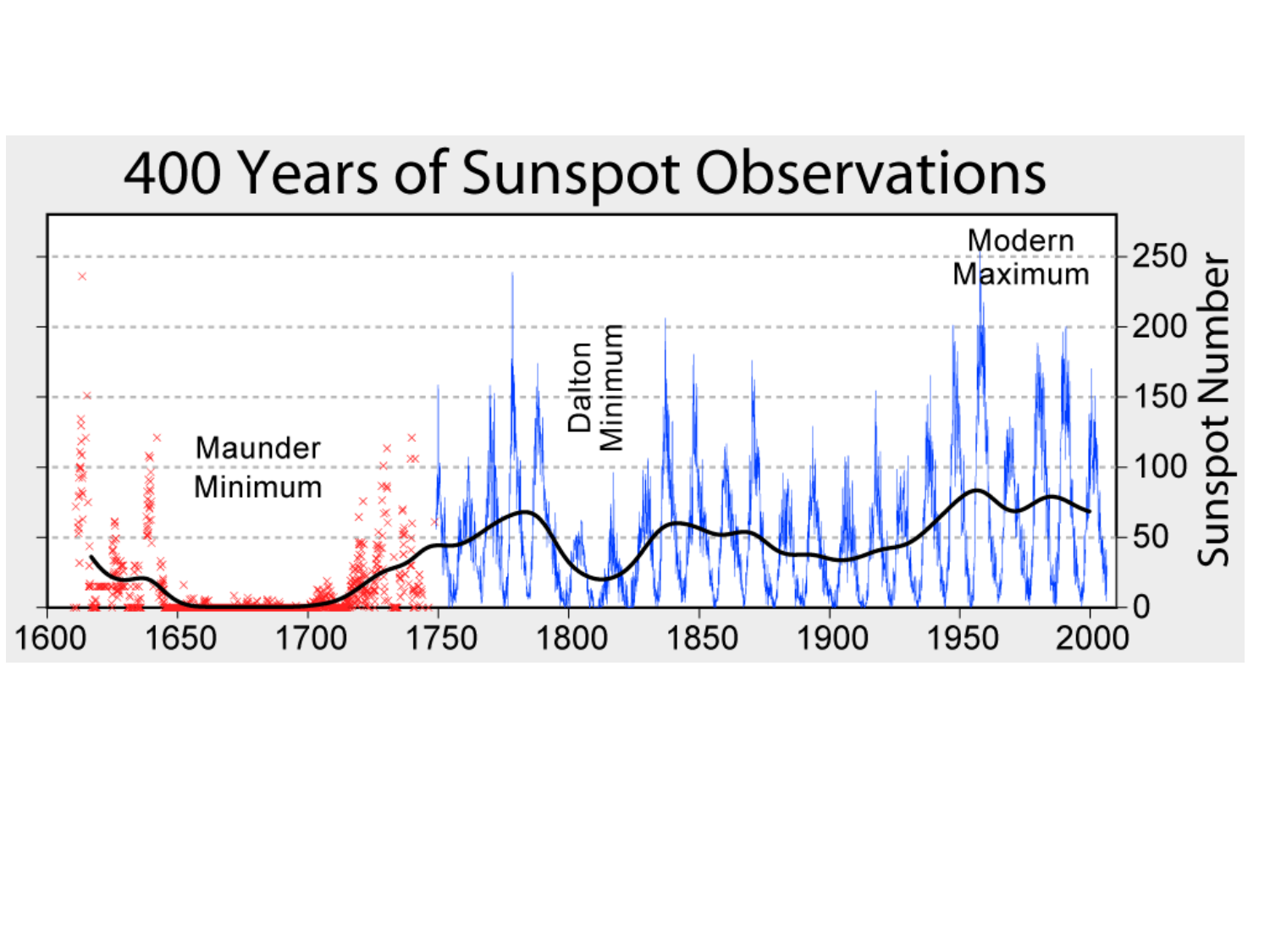# Sunspot photographs/images

Active areas of the sun at various optical wavelengths



Magnetic map can be constructed by addition or subtraction of images

of the solar disk using different optical filtering of the solar spectrum.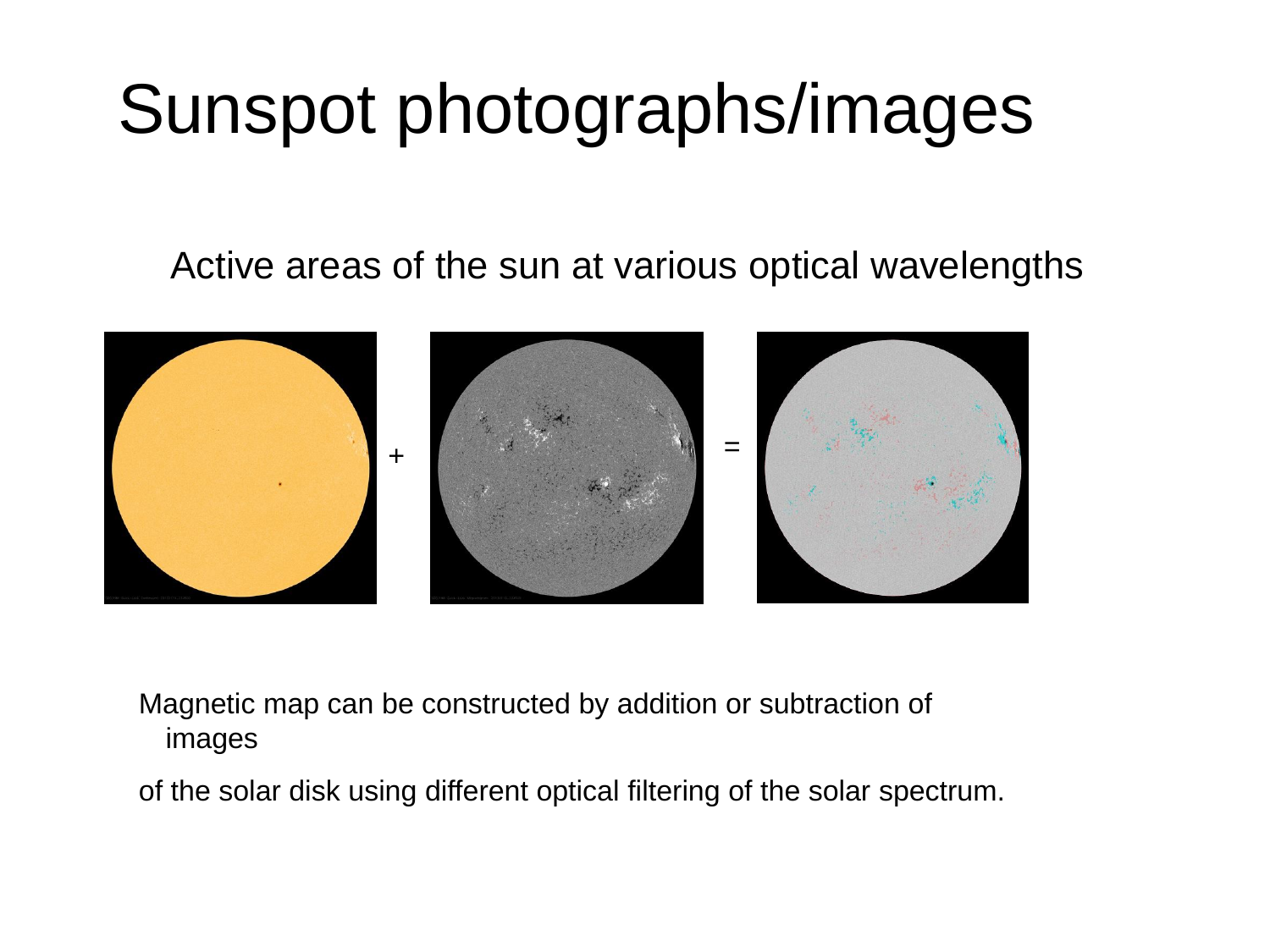## Sunspots in the year 2020?

Old news: Zero Sunspots - First Spotless Month in a Century

Sep 2008 – "The sun has reached a milestone not seen for nearly 100 years: an entire month has passed without a single visible sunspot being noted. (previous similar happening in the year 1913, June)

How about sunspots after 2020?

Definitely YES, but how many and when?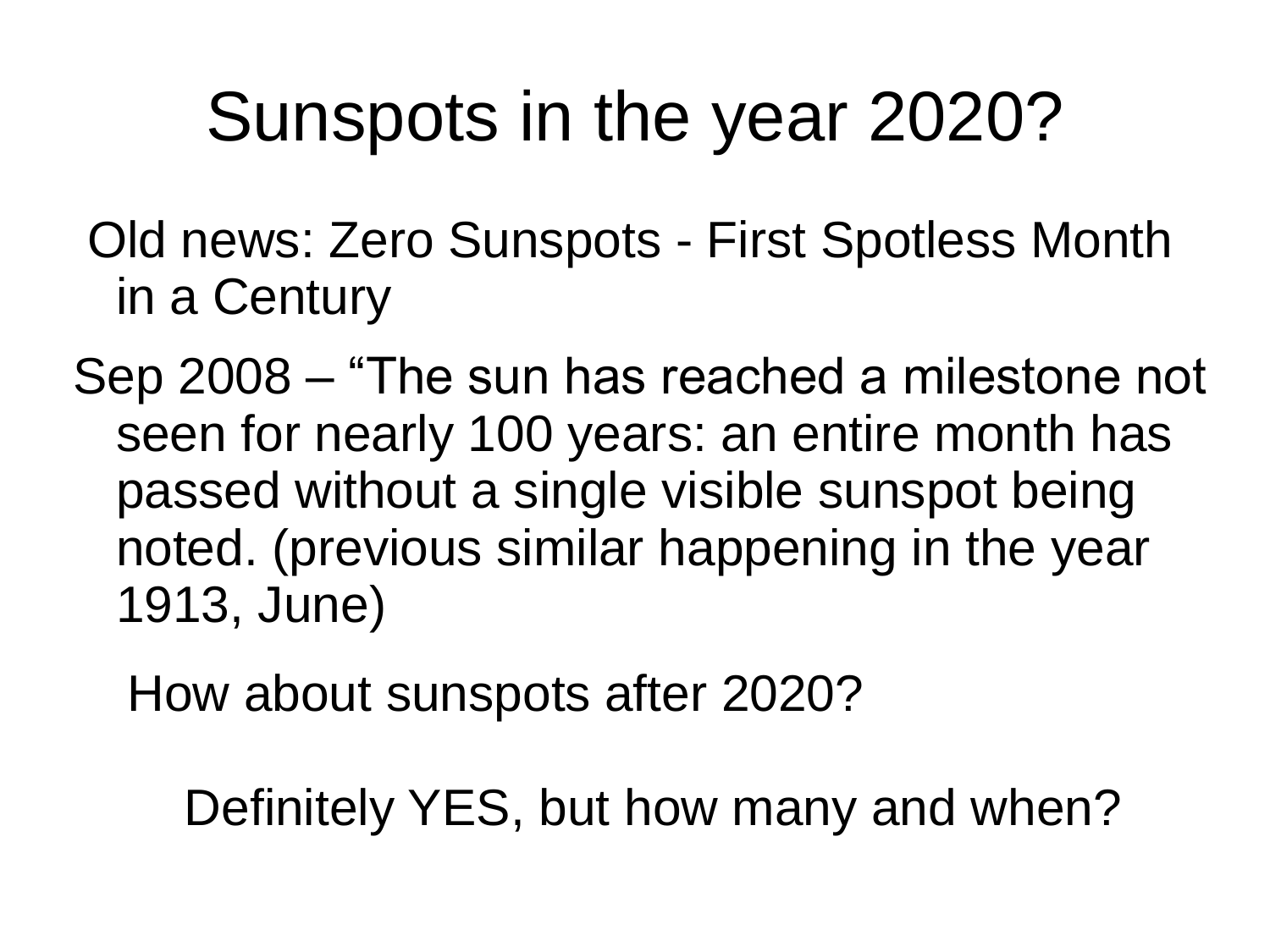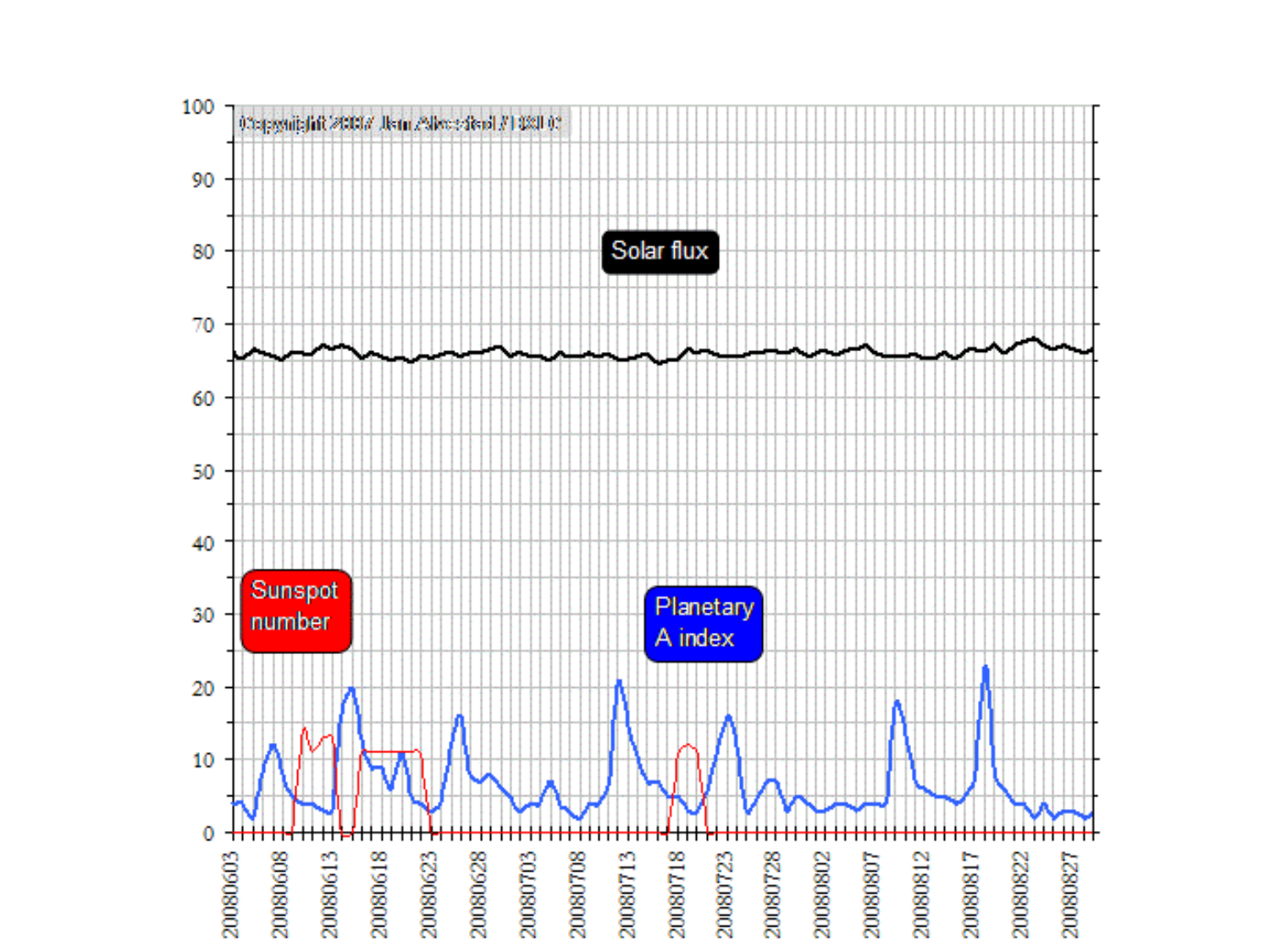"In 2005, a pair of astronomers from the National Solar Observatory (NSO) in Tucson … reached the startling result that, within 10 years, sunspots would vanish entirely. At the time, the sun was very active. Most of their peers laughed at what they considered an unsubstantiated conclusion.

It is now 2015 and we still have sunspots, but the Cycle 24 maximum was delayed from the 11 years average. Cycle duration varies 10–14 yrs.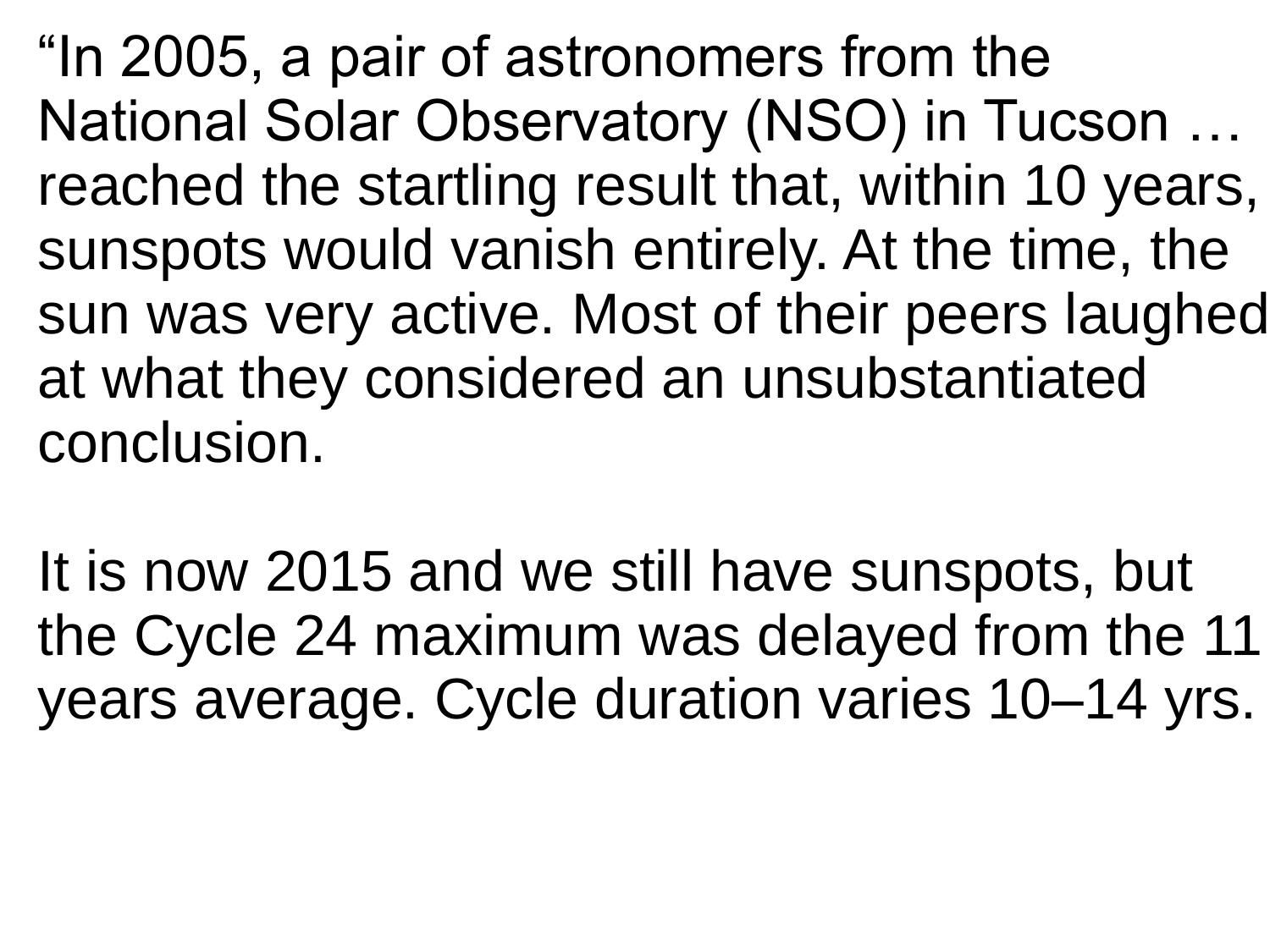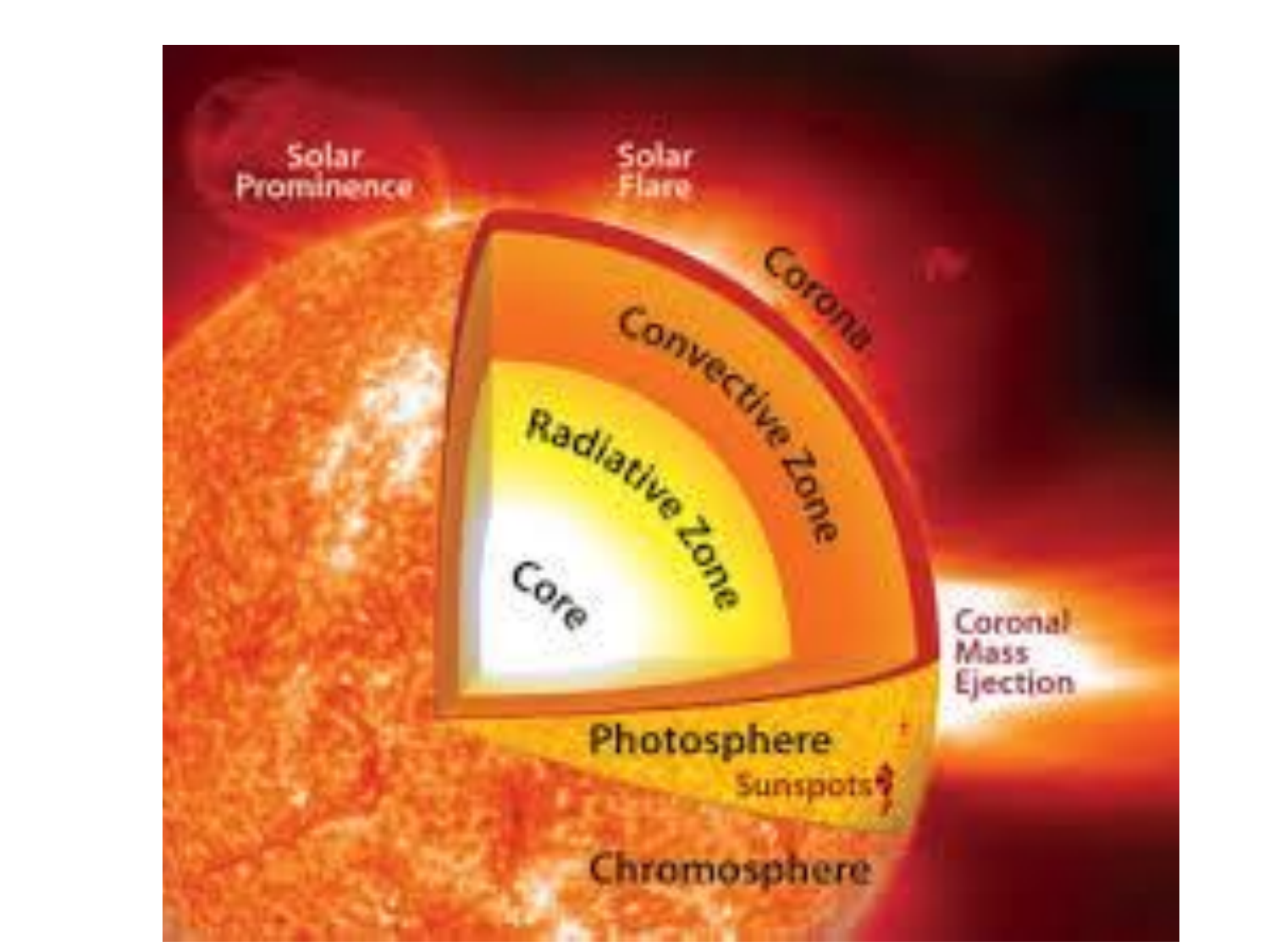# Maunder Minimum (history)

The sun went through a period of near zero sunspot activity from about the year 1645 to 1715.

A Little Ice Age occurred at the same time.

(link to effects of Global Warming/Cooling)?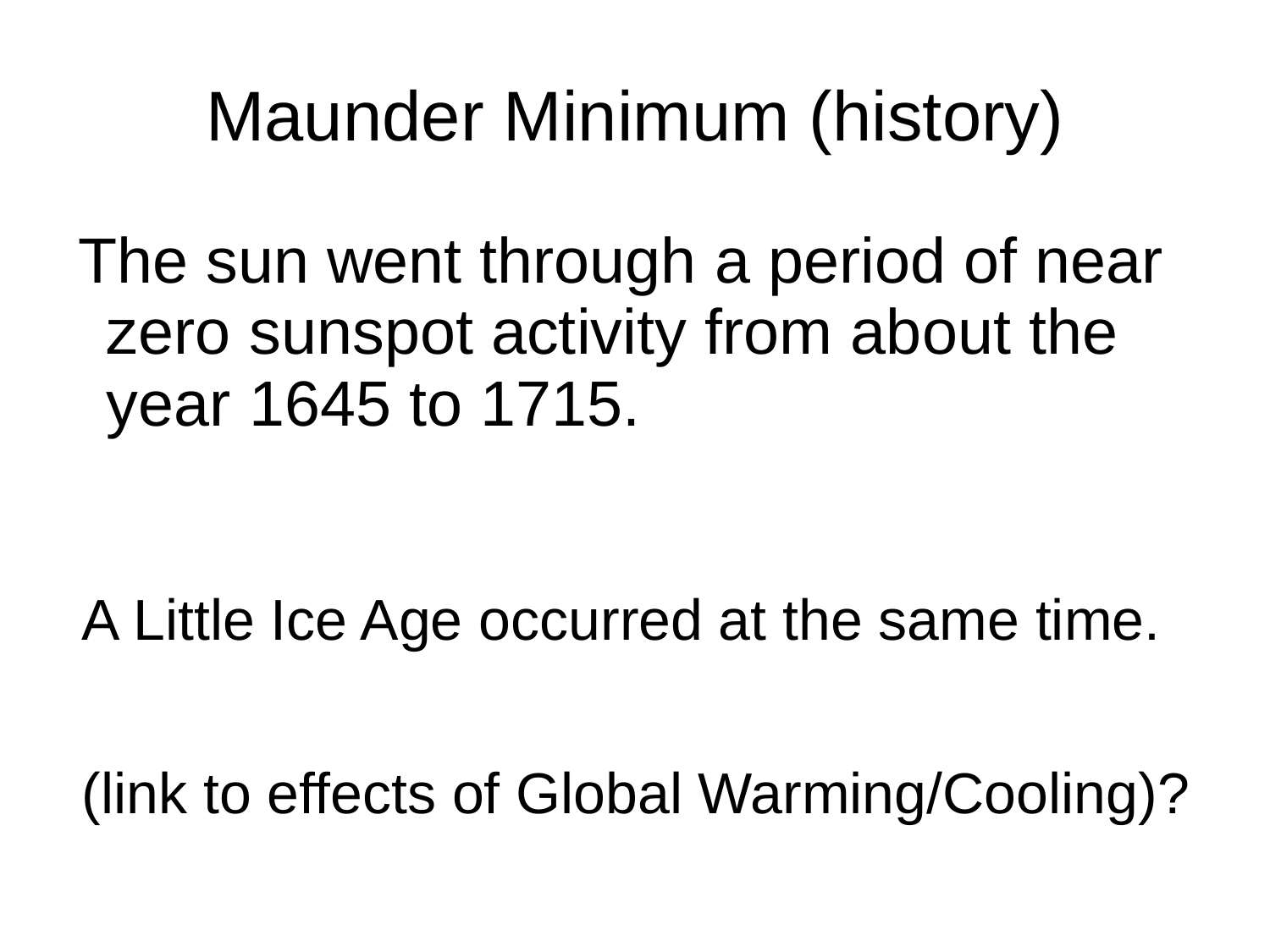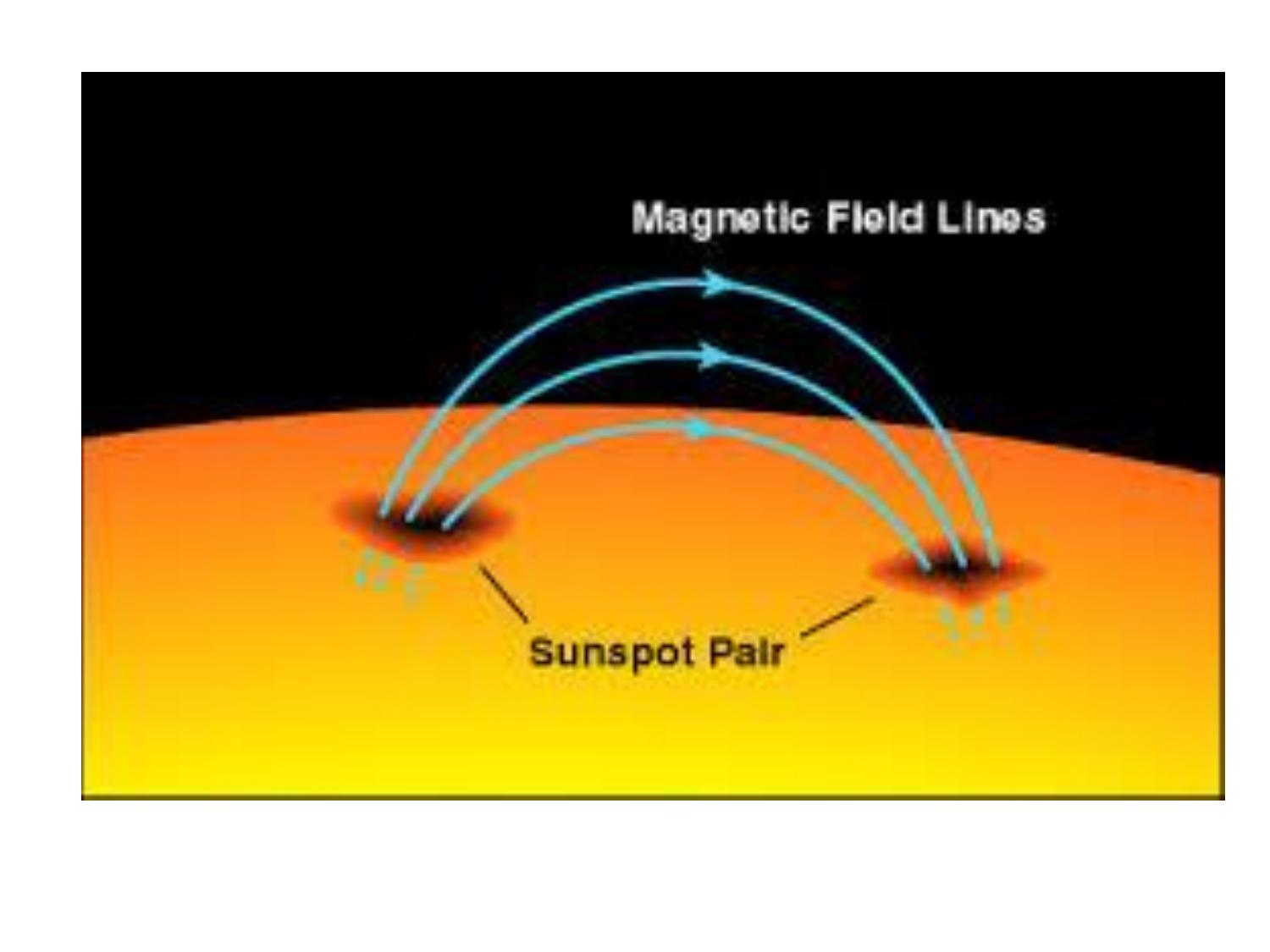# Cycle 24 history till Oct. 2014

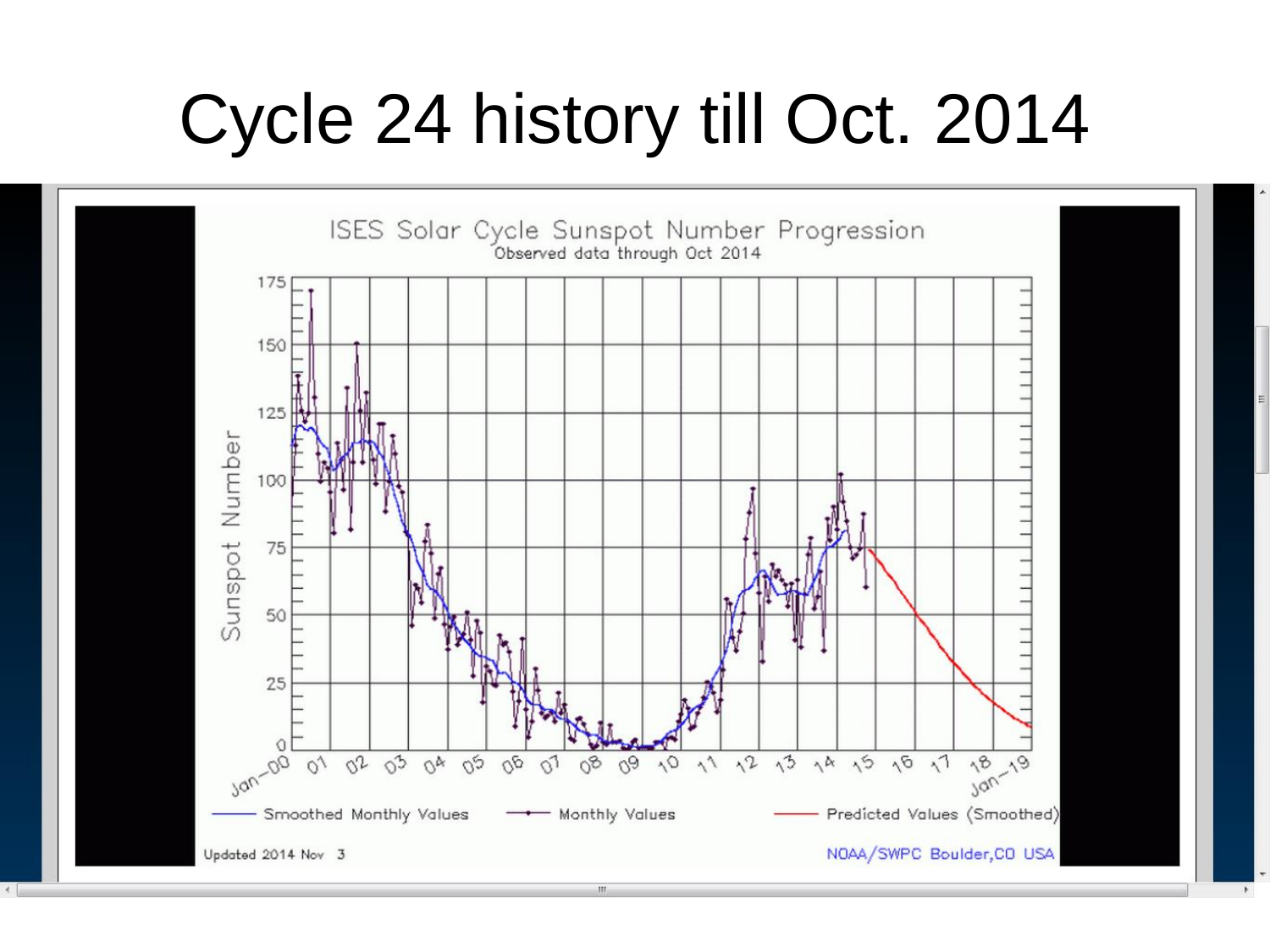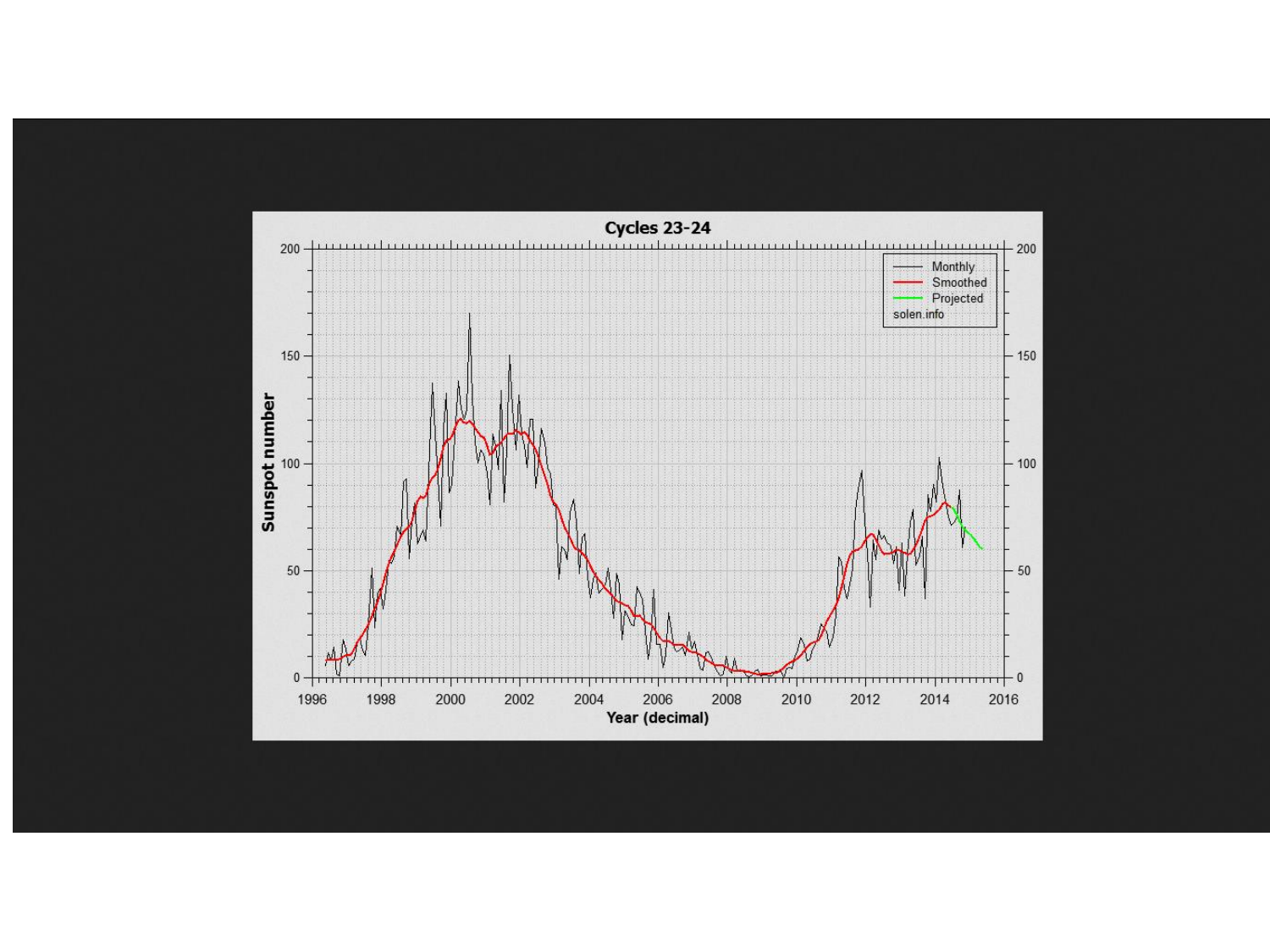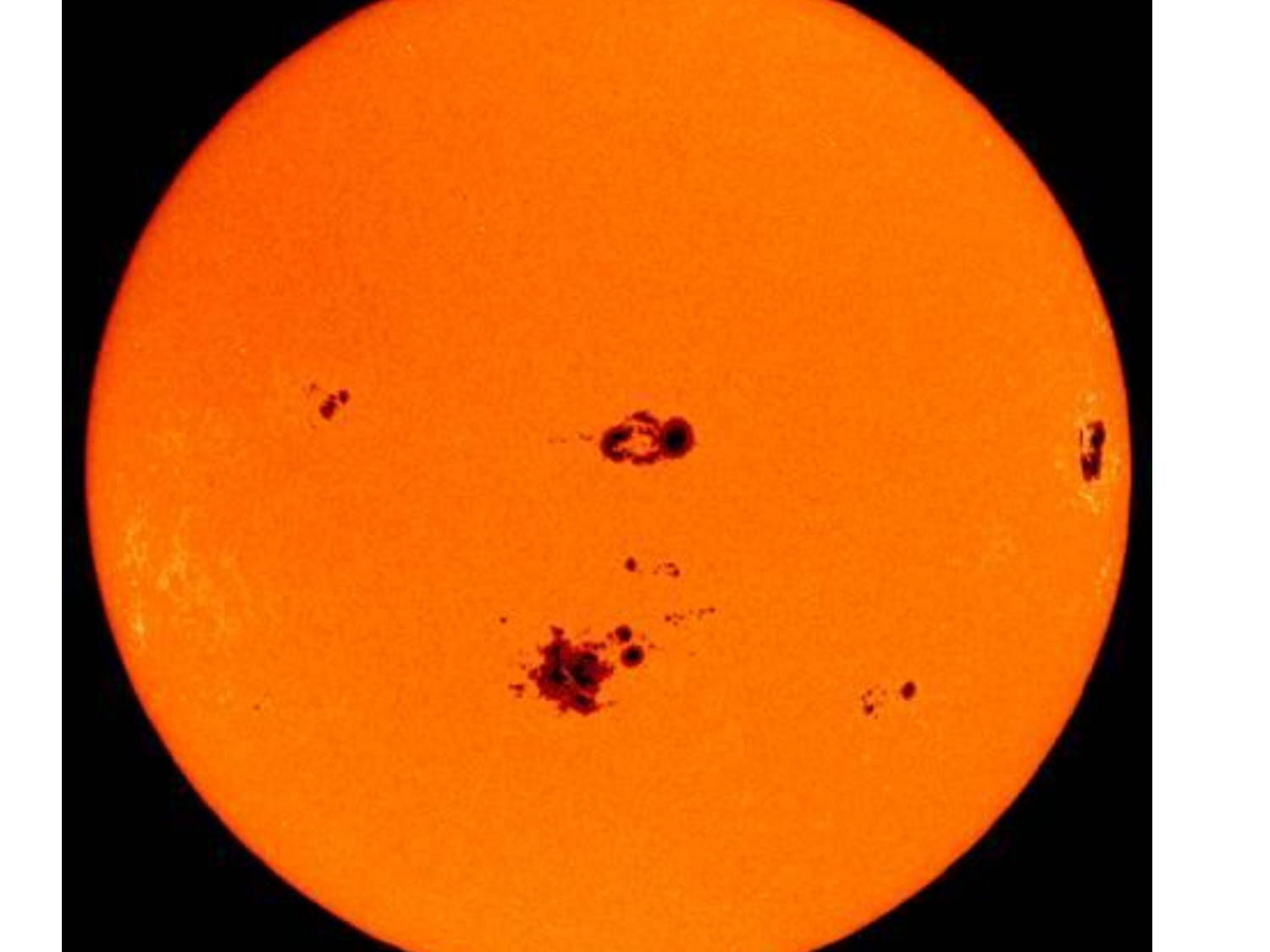## Professional vs. Amateur

If solar physisists make sunspot maximum forecasts that vary from near zero to 200 spots, then don't expect Zaba's crystal ball to predict any reliable value for a future solar peak.

Maybe we should approach the subject from a "relativistic" viewpoint i.e. in relation to other uncertain, or long term (geo)physical processes, much similar to glacier melting, sea currents, formation of moutain ranges and drift of continents, if not expansion of the Universe.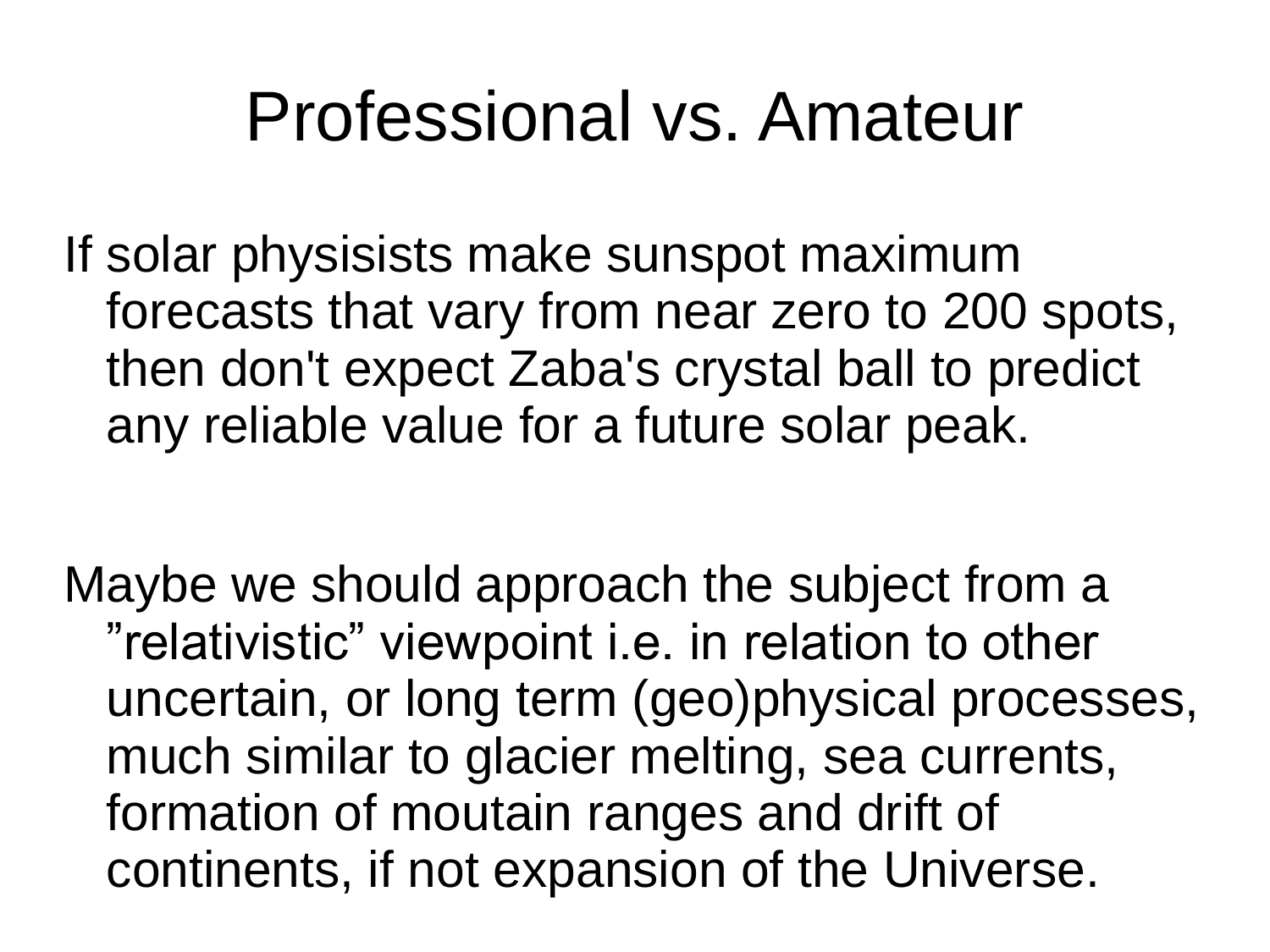## Solar flux and UV-radiation

Solar flux is an indicator: it is not able to change the ionosphere of the Earth. It is noise power measured at 2800 MHz. An indicator for the general activity of the sun.

The solar energy generator is the transformation from Hydrogen into Helium, creating hard X-rays that softens to ultra-violet and visible light on the way out from the process core. Mainly the UV is ionizing the upper atmospheric layers of the Earth, to create the E- and F-layers usable for shortwave communication.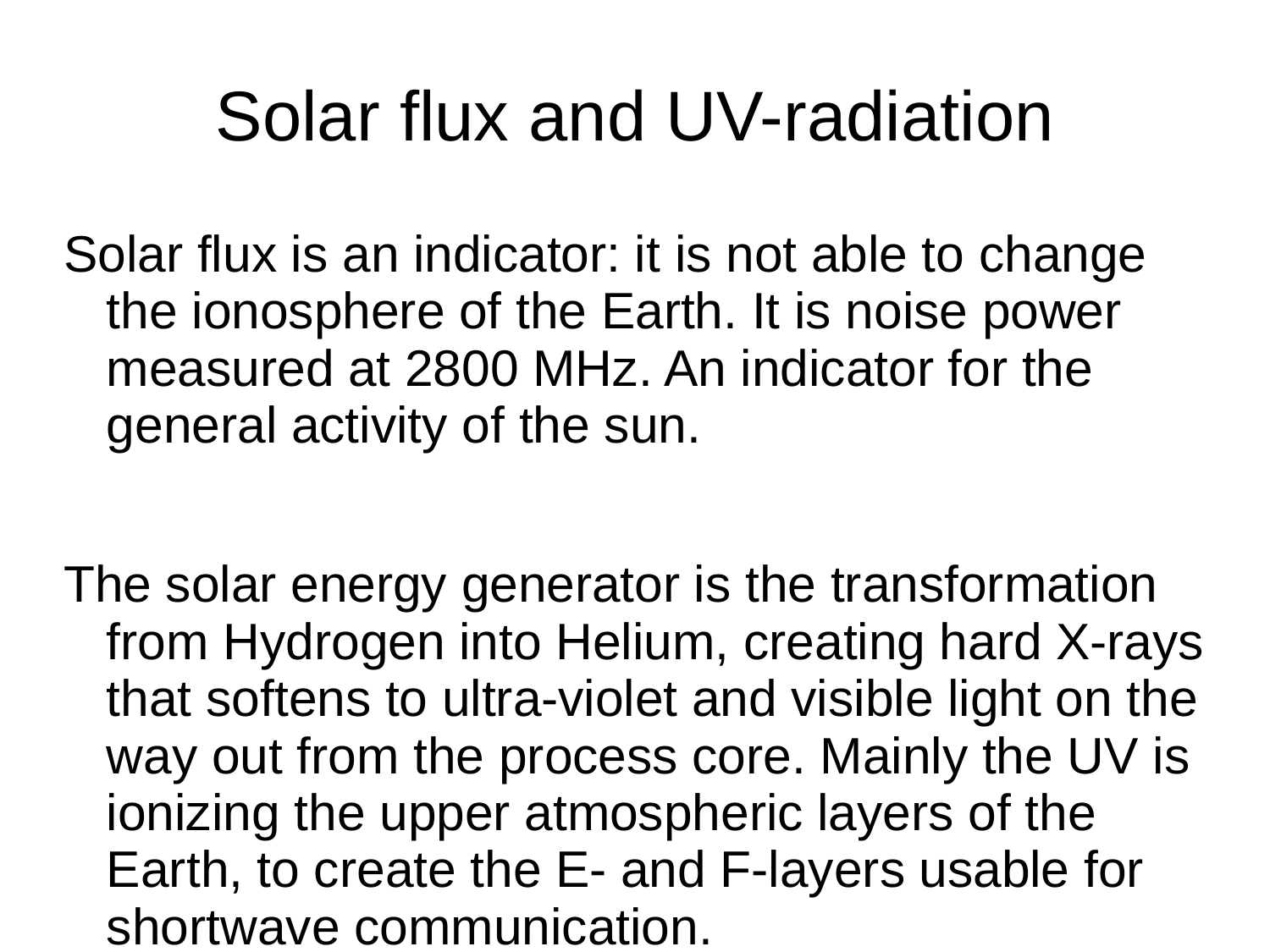## Night vs Day Ionosphere

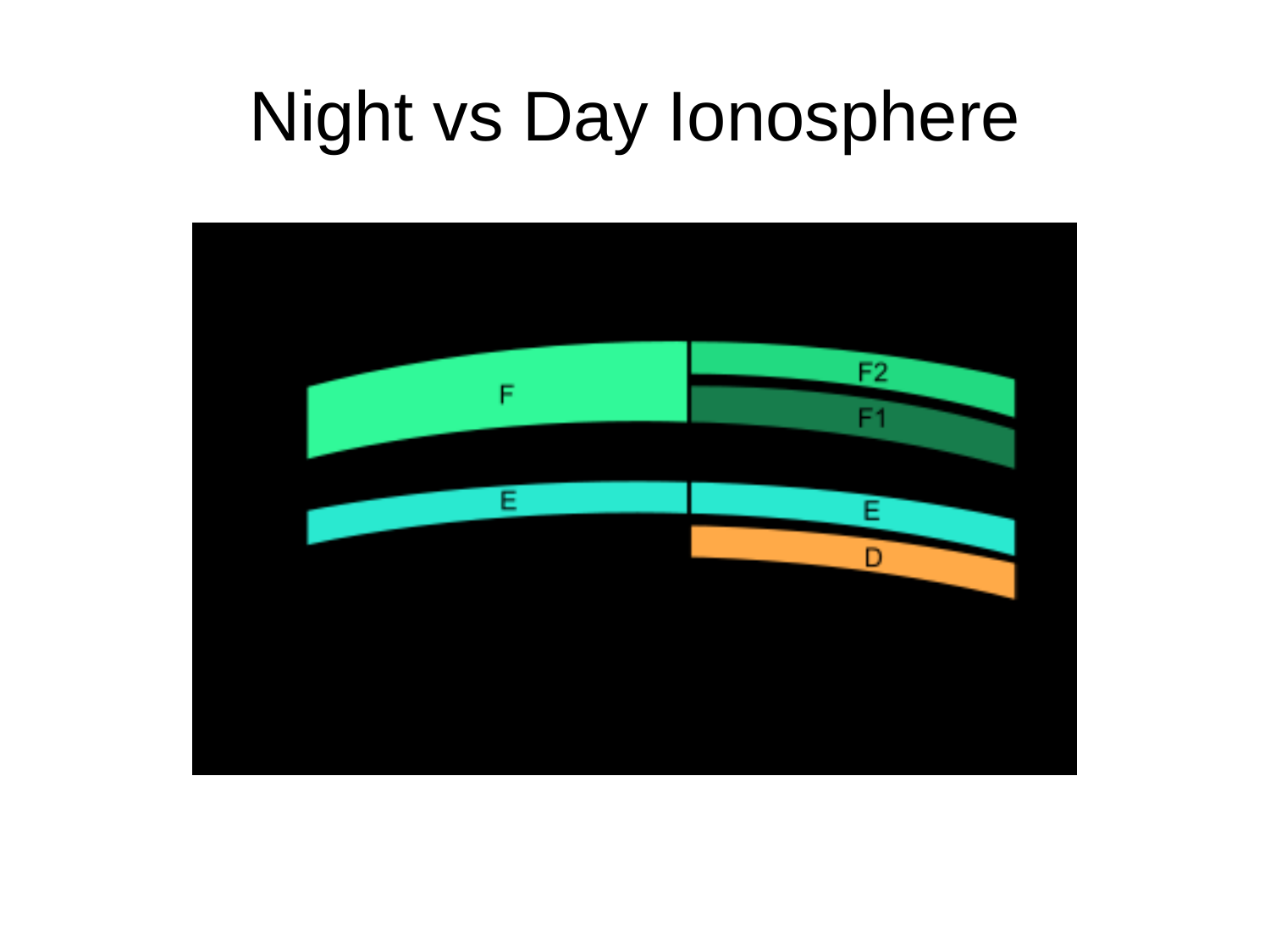#### Electric currents in Sunward Ionosphere

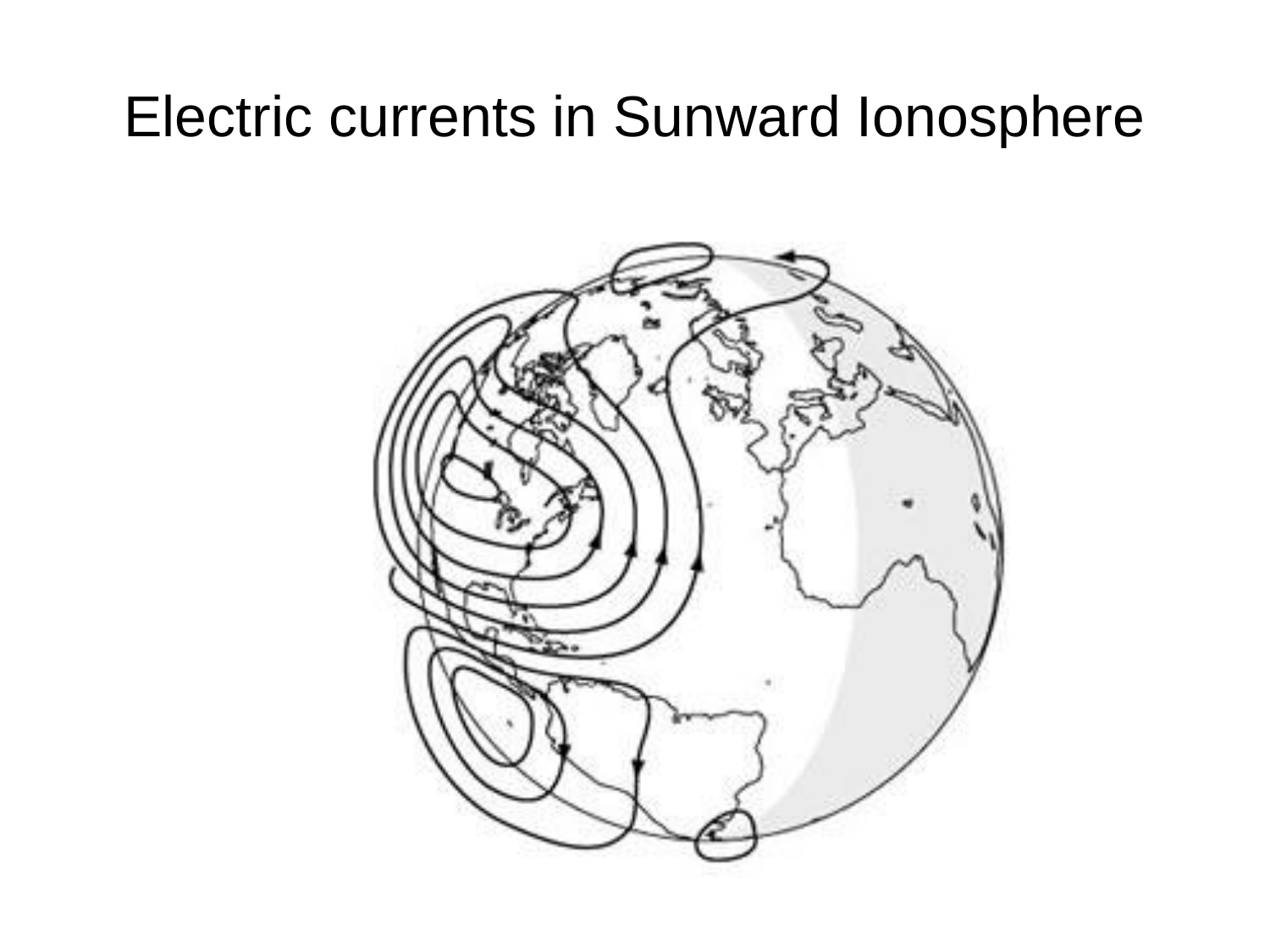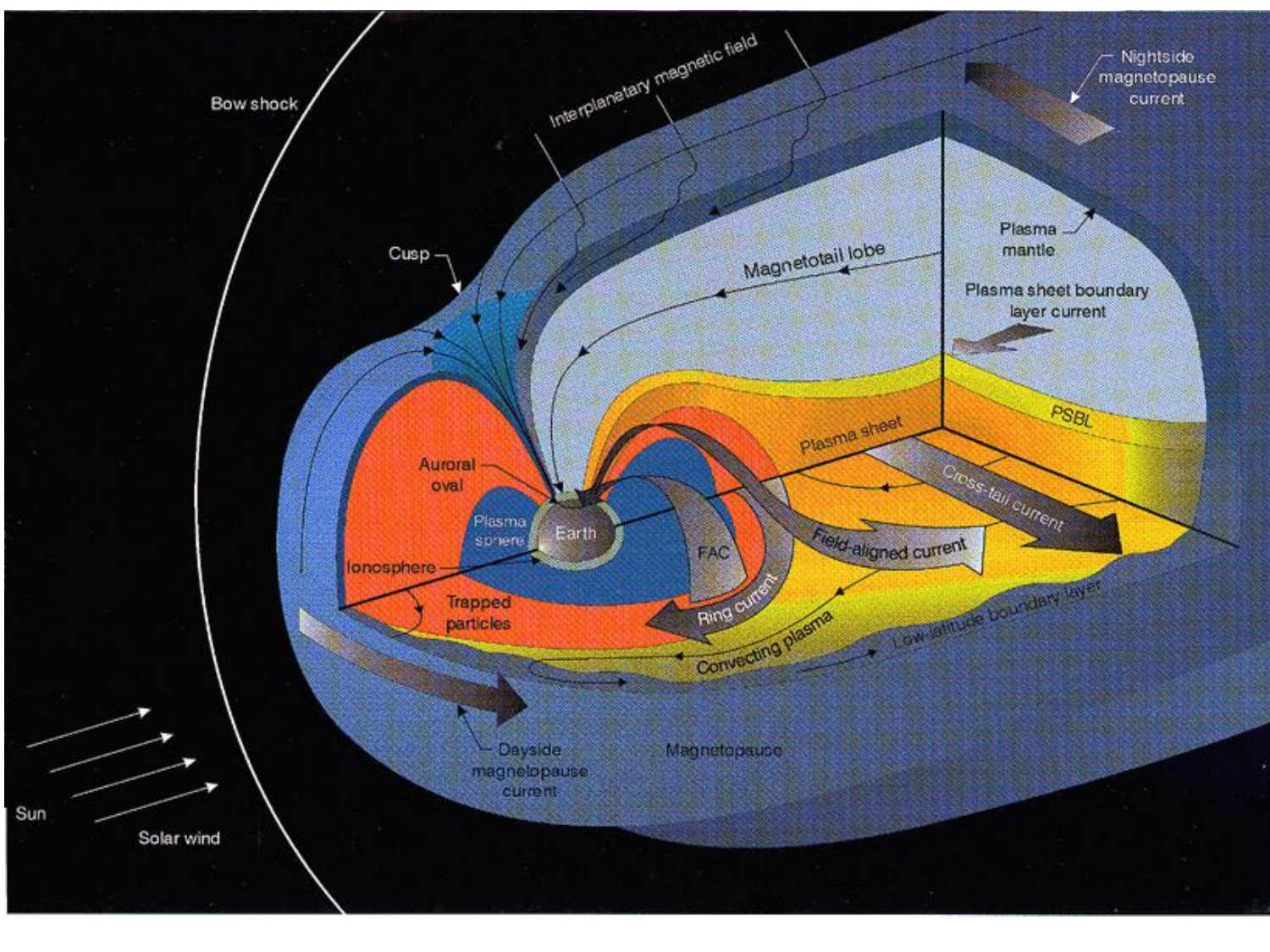## Concept of a chaotic oscillator

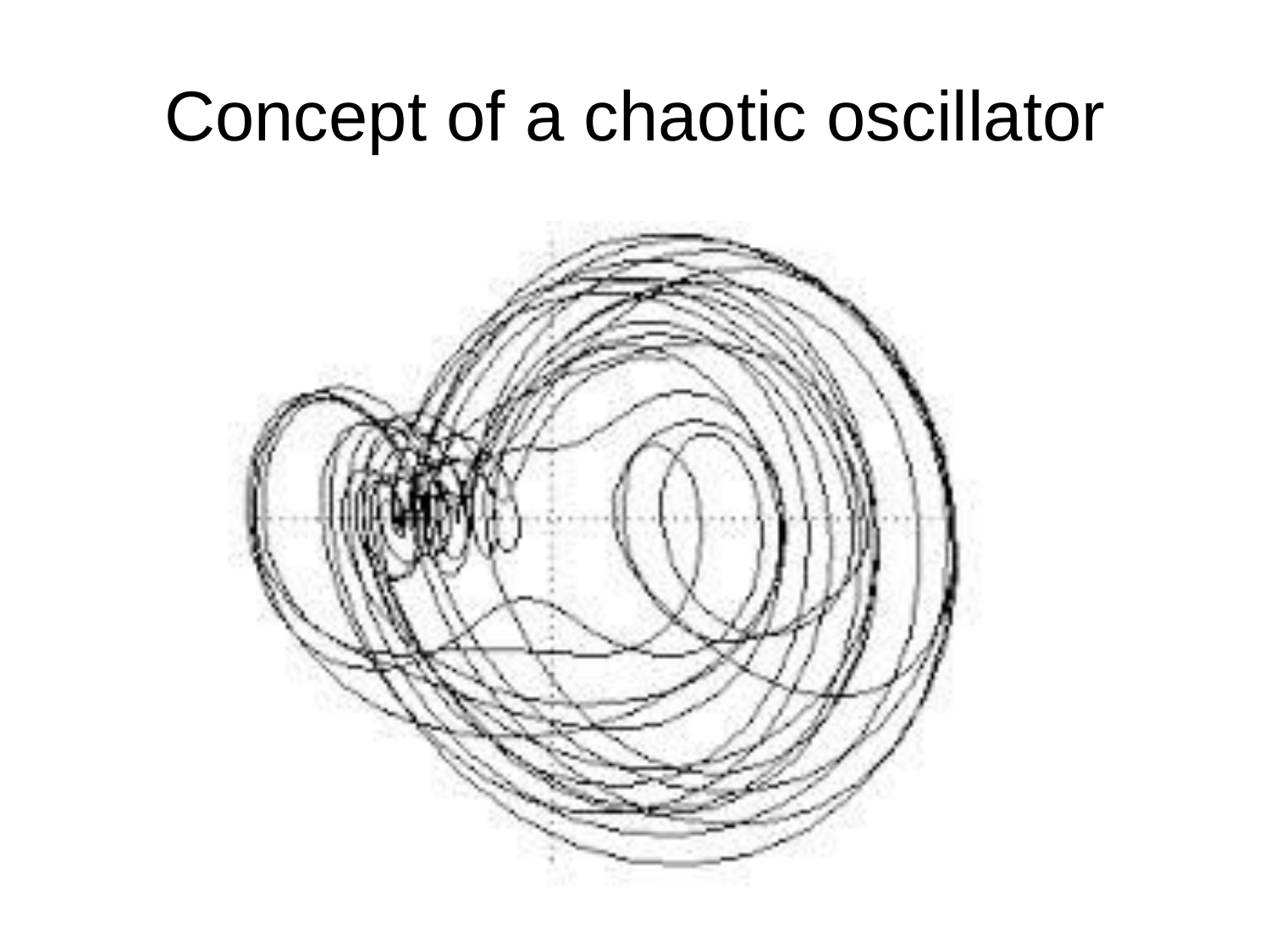## Question: steering of solar processes, internal/external, both?

Zaba-theory: The periodicity of sunspots could be an externally synchronously triggered chaotic oscillatory process with a very long time constant relative to human aging. There will be no exact sequential repetition of occurrences.

There is an originally Oulu-based mathematical theory that the solar cycle is mainly modulated by the gravitational forces of the big planets (Saturn/Jupiter). On the other hand the gravitational force at distance is very low (one trillionth of local).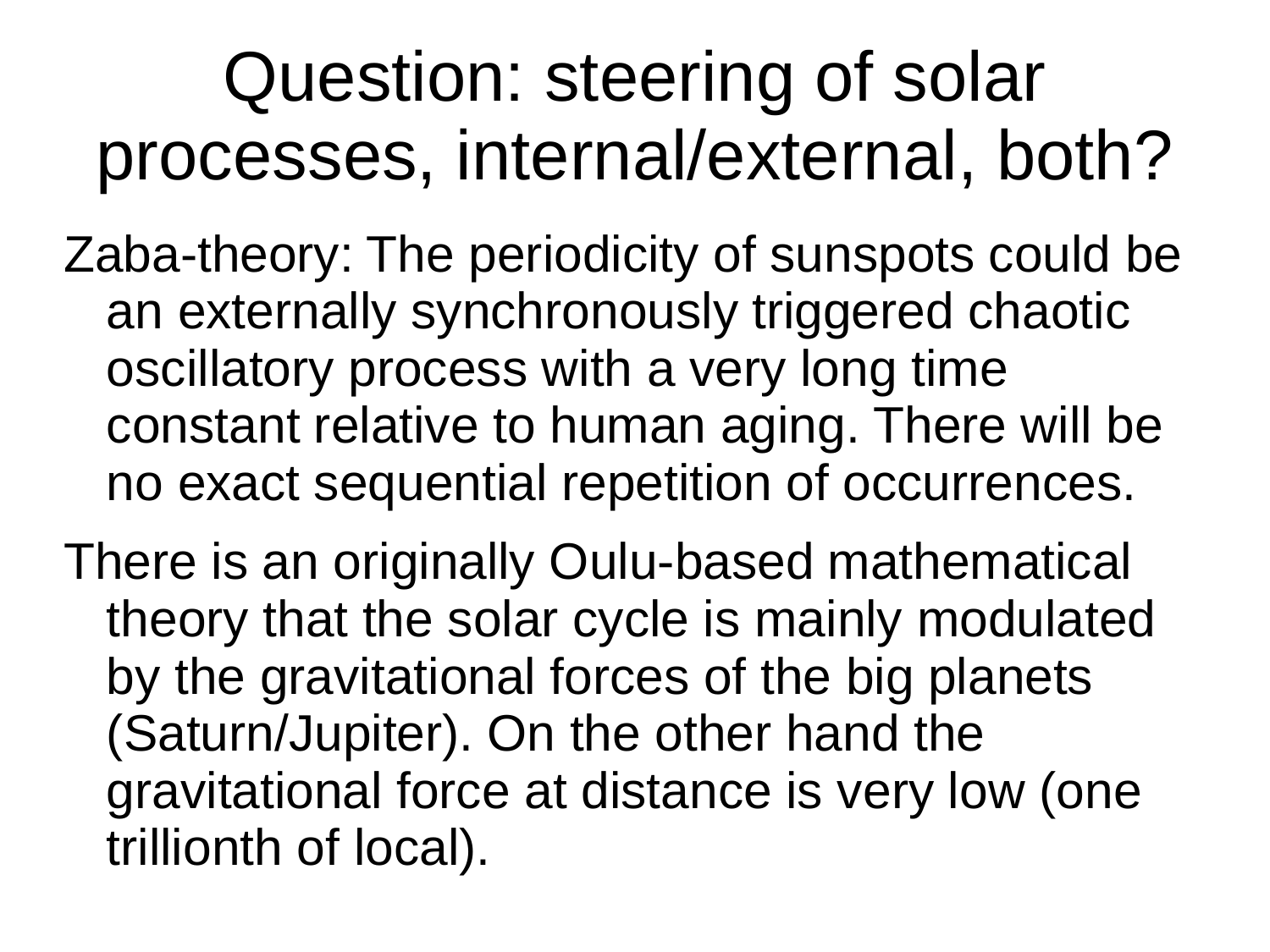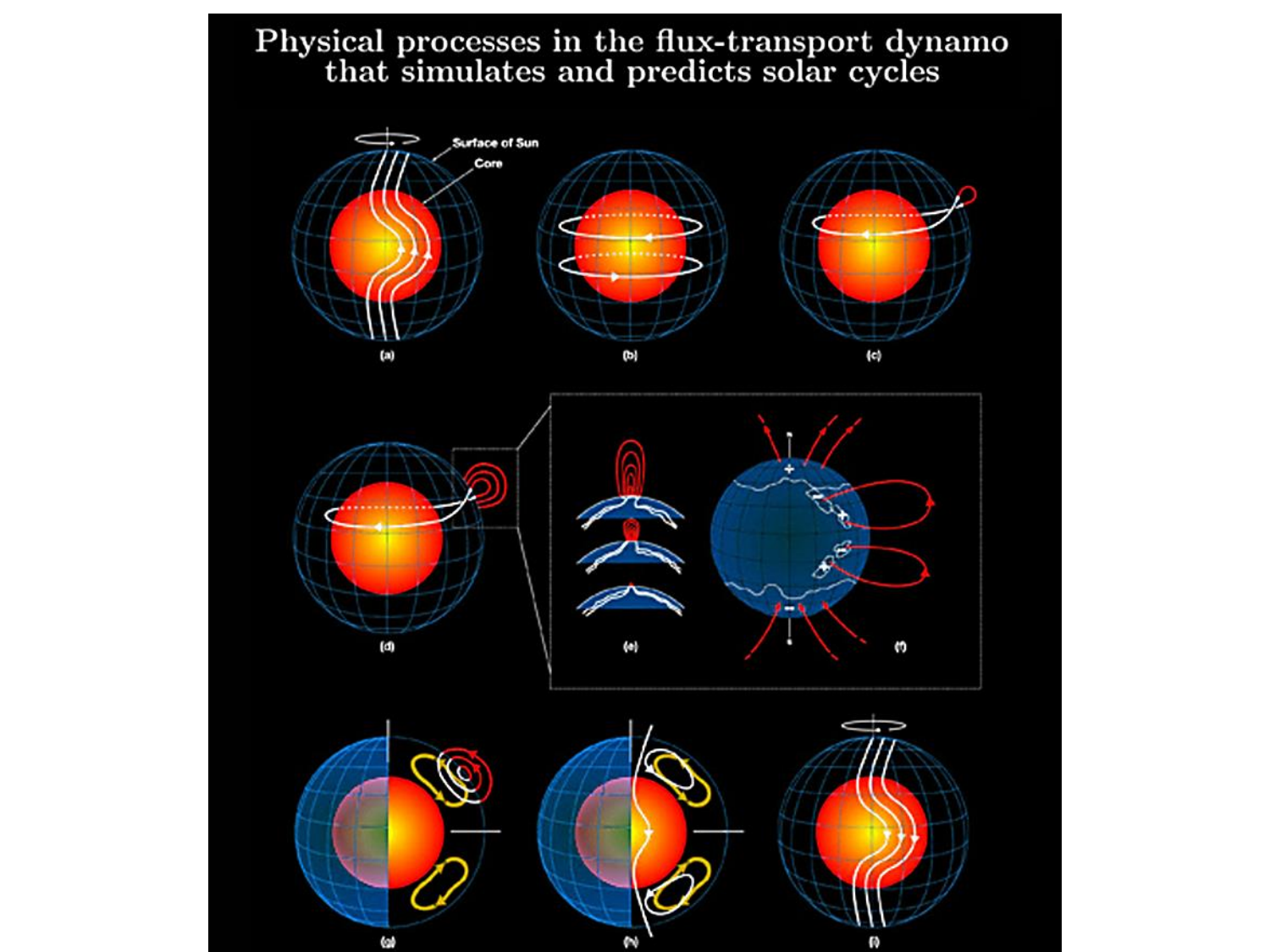#### Time-plots of a chaotic oscillator (resemblance of a solar maximum sequence)

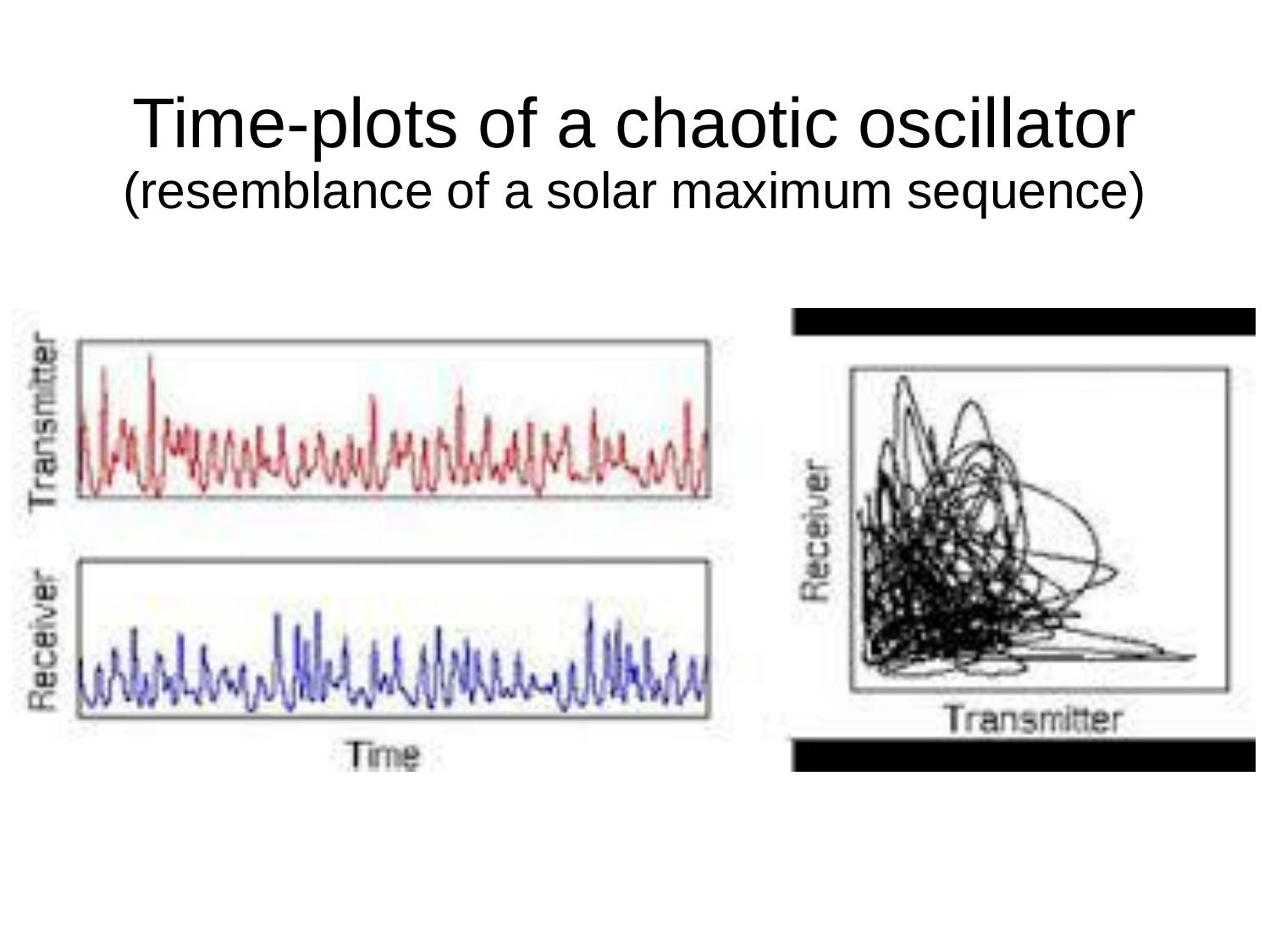# Advisory for the DX-er

# **Carpe Diem DX-ing**

1. Don't wait for the best conditions or for past conditions to repeat: you may have to exercise 10000 years of patience, maybe more….

2. Expand your menu: operate 50/70 MHz Es, if 1.8 MHz is not carrying your signal. There is always some interesting part in the spectrum